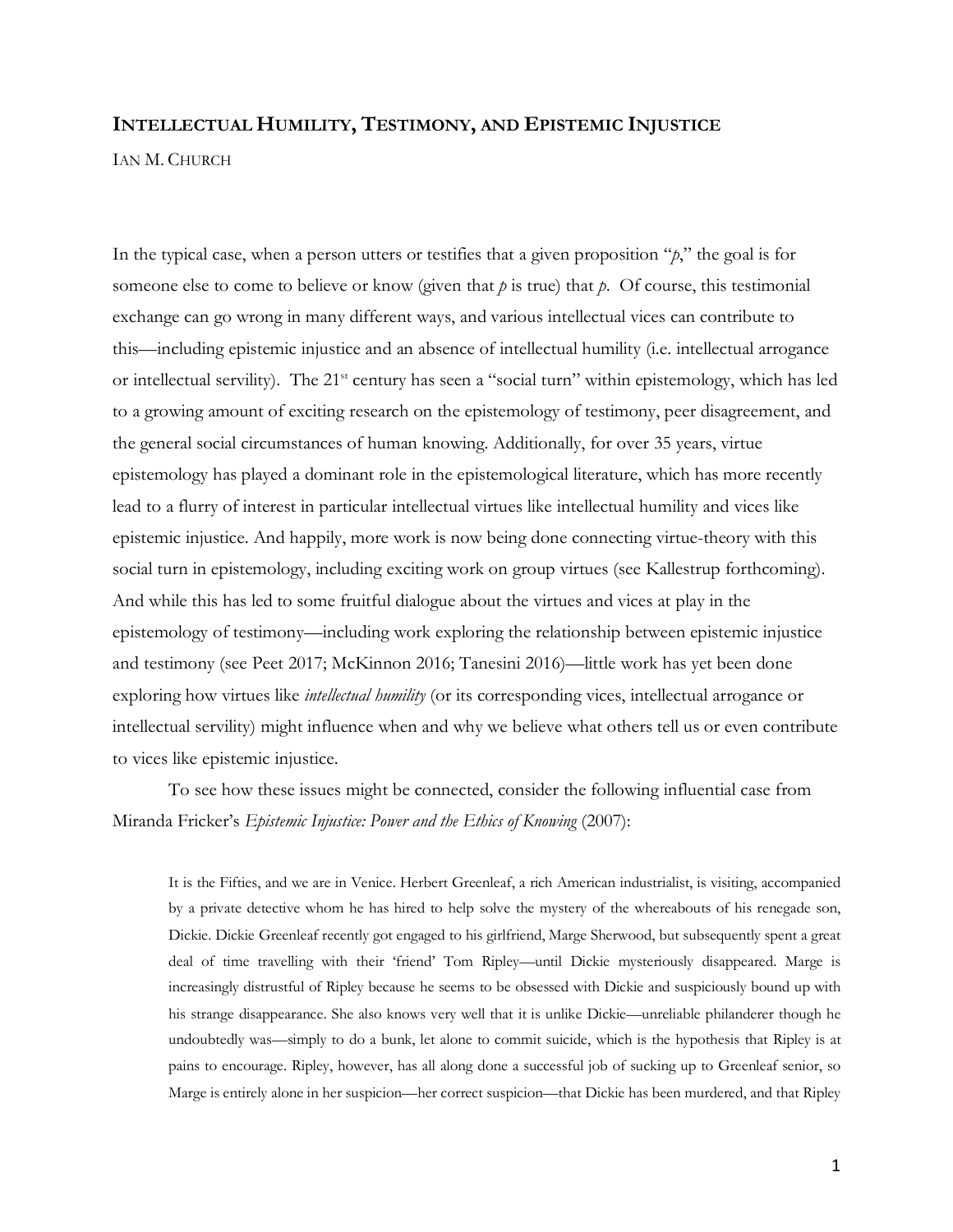is his killer…Greenleaf is only too aware of how little he himself knows of his son...and yet he fails to see Marge as the source of knowledge about Dickie that she manifestly is. This attitude leads Greenleaf to ignore one of Marge's key reasons for her correct hypothesis that Dickie has died at the hands of Ripley: she finds Dickie's rings at Ripley's place, one of which had been a gift from her and which he had sworn never to remove. Greenleaf ignores it, partly because he underestimates Dickie's commitment to Marge, so that in his eyes any promise to Marge on Dickie's part is virtually worthless; but mostly because Ripley successfully constructs Marge as 'hysterical'. Indeed, not only Greenleaf but also Marge's friend, Peter Smith-Kingsley, comes to perceive her that way, so that the net result is a collusion of men against Marge's word being taken seriously. The theme of knowledge ever to the fore in the dialogue, we at one point hear her off-screen, shortly after she finds the rings, her powers of expression seemingly reduced to a self-contradictory mantra, repeating emphatically to the incredulous Greenleaf, 'I don't know, I don't know, I just know it'; and it is at this point that Greenleaf replies with the familiar put-down, 'Marge, there's female intuition, and then there are facts—.'<sup>1</sup> (2007, pp. 86–88)

Herbert Greenleaf wants to know what happened to his son, Dickie; after all, that's why he came to Venice and hired a private detective. Marge knows what happened to Dickie, and she is more than happy to tell Greenleaf; however, he won't listen. Greenleaf doesn't value Marge's testimony, and subsequently fails to recognize valuable information. As Miranda Fricker unpacks this story, Greenleaf is guilty of committing epistemic injustice against Marge. According to Fricker, Greenleaf has wronged Marge "in [her] capacity as a giver of knowledge" (2007, p. 7).

This seems exactly right, but we might wonder if there is another vice lurking in the conceptual neighborhood. Perhaps we could also easily think of Greenleaf as guilty of *intellectual arrogance*. In snubbing Marge's testimony, perhaps Greenleaf is unjustifiably assuming that his cognitive faculties are better positioned or equipped than Marge's. And he attributes far more positive epistemic status to his beliefs regarding his son than is actually merited. But, then again, maybe we could also easily think of Greenleaf as guilty of *intellectual servility*. Despite Dickie's treasured rings being found at Ripley's place, Greenleaf doesn't attribute nearly the positive epistemic status to the belief that Ripley could be the killer that he should. And, again and again, Greenleaf simply does not track the positive epistemic status of the valuable information that Marge offers him.

In this exploratory paper, I want to consider how intellectual humility and epistemic injustice might contribute to the failure of testimonial exchanges. In §1, I will briefly highlight four broad ways a testimonial exchange might fail. In §2, I will very briefly review the nature of epistemic injustice. In §3, I will explore how both epistemic injustice and intellectual humility can lead to

<sup>1</sup> Minghella 2000, p. 130.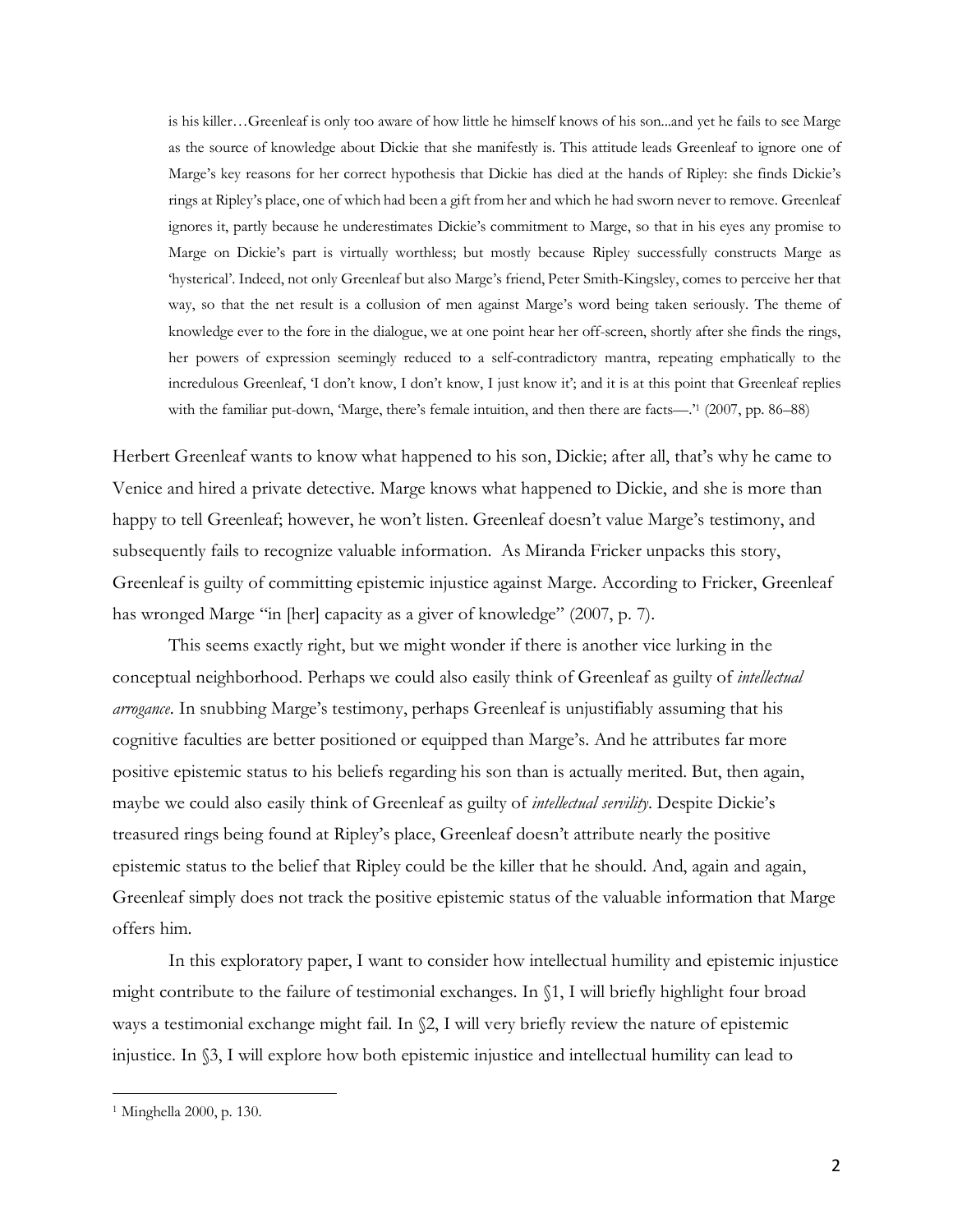failures in testimonial exchange, and I'll conclude by suggesting how intellectual humility and epistemic injustice might be related.

But what is intellectual humility? One account of this virtue is the doxastic account of intellectual humility, according to which intellectual humility is the virtue of accurately tracking what one could non-culpably take to be the positive epistemic status of one's own beliefs. On this view, intellectual arrogance would be the vice of overestimating the positive epistemic status of one's beliefs, and intellectual servility would be the vice of underestimating the positive epistemic status of one's beliefs. This is a view I have defended elsewhere (see, for example Church 2016; Church and Samuelson 2017), and I won't repeat myself here. But, to be sure, there are plenty of other accounts in the literature. For example, in their seminal account, Bob Roberts and Jay Wood (2007, 2003) defined intellectual humility as having a low concern for status when pursing various intellectual goals. Dennis Whitcomb, Heather Battaly, Jason Baehr, and Daniel Howard-Snyder (2015) have argued that intellectual humility is the virtue of attending to and owning one's intellectual limitations. More recently, Alessandra Tanesini has argued that intellectual humility is "a cluster of strong attitudes (as these are understood in social psychology) directed toward one's cognitive make-up and its components, together with the cognitive and affective states that constitute their contents or bases, which serve knowledge and value-expressive functions" (2018, p. 399). All that said, however, we don't need to worry too much about the exact definition of intellectual humility here; while I will occasionally draw from or reference my favored account of intellectual humility (the doxastic account), what I say in this chapter won't hinge too much on that particular account. I'm happy to work from a general and intuitive grasp of what intellectual humility might be. I'm hoping that most of what I say in this chapter will apply regardless of how we ultimately define intellectual humility.

### **§1: How Testimonial Exchanges can Fail**

Before we explore how testimony can go wrong, we should consider the basic anatomy of a testimonial exchange. For Jonathan Adler (2012), the core cases of testimonial exchange involve two strangers (with no prior engagement with each other)—one person giving the testimony (let's call this person SPEAKER) and another person receiving the testimony (let's call this person HEARER). SPEAKER's testimony involves a single assertion, *p*, and SPEAKER's testimony is solely responsible for sustaining HEARER's belief that *p*. And finally, the context of the testimony is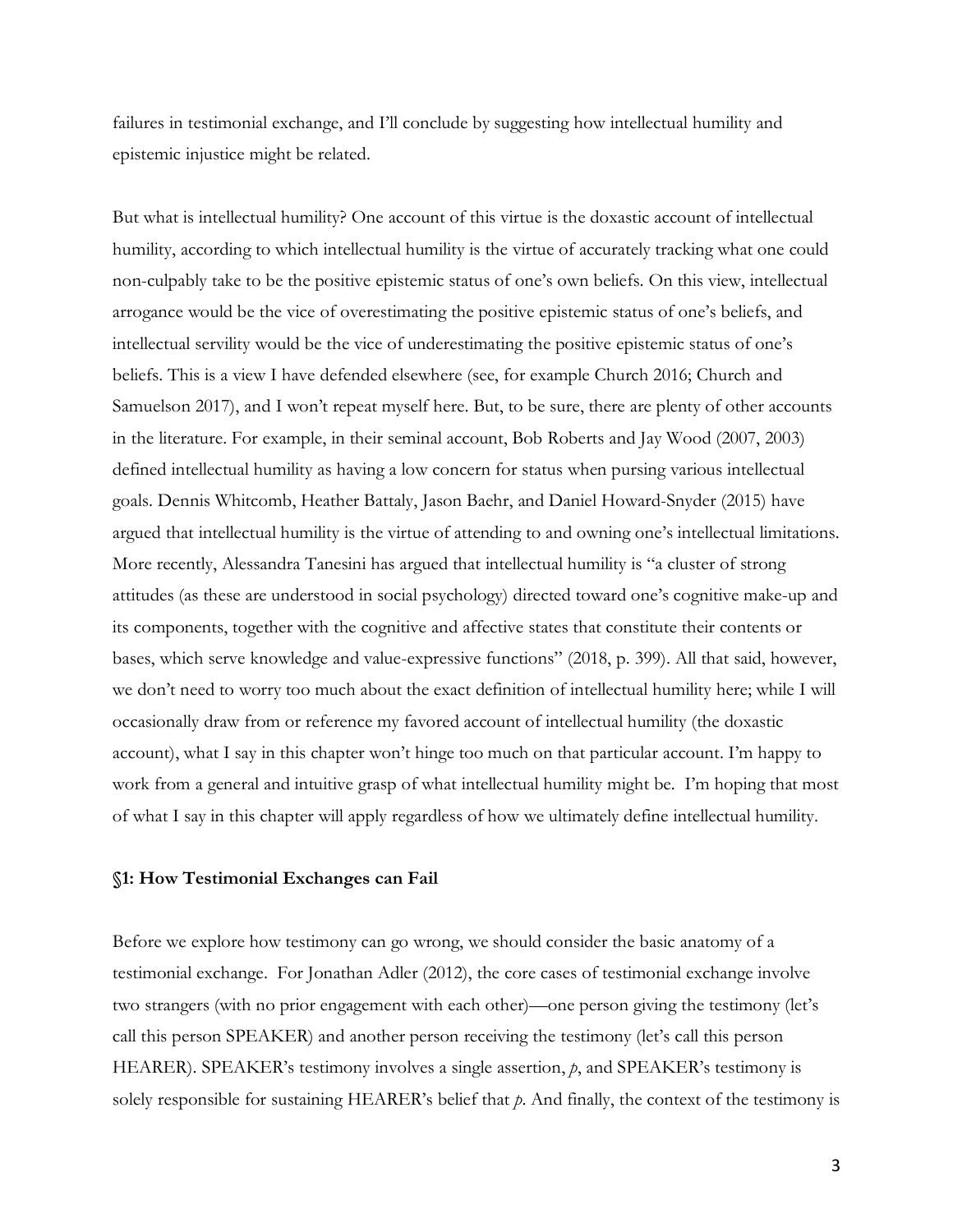one where there is a shared norm of truth-telling and where there are no unusual professional or institutional demands for accuracy. In sum, when we're considering the general ways that a testimonial exchange might fail, it is important that we try to think about testimonial exchanges in their most basic form; testimonial exchanges where we have one speaker making a single assertion, *p*, to a single hearer.

Now we can begin to see specific ways testimonial exchanges can go wrong. Assuming that the goal of testimony is for a given hearer to acquire knowledge through the utterance of a given speaker, testimonial exchanges go *wrong* whenever the hearer does *not* acquire knowledge from the speaker's utterance.<sup>2</sup> With the basic anatomy of testimony noted above, I think we can highlight four general areas where testimony can go wrong: (i) with the hearer, (ii) with the speaker, (iii) with the utterance "*p"*, and (iv) with the general environment. Let's now consider an example of each.

Obviously enough, if there are significant problems with a given hearer—if for example, the hearer is severely inebriated—then the hearer won't be able to acquire knowledge from speaker's utterance that *p.* Consider the following case:

BAD HEARER: HEARER is visiting Chicago. While walking down the street, she sees SPEAKER, an ostensibly normal looking stranger, and asks for directions to the Willis Tower. SPEAKER gives HEARER what sounds like plausible directions. However, given that HEARER is deeply confused about the major skyscrapers in Chicago—for example, regularly confusing the Willis tower with the Trump tower—it is not clear that HEARER knows how to get to the Willis Tower, since it is unclear whether or not HEARER actually knows what building "Willis Tower" refers to.

Given HEARER's deep confusion about Chicago skyscrapers, when she asks for directions to the Willis Tower we might wonder whether or not she is really looking for the Willis Tower. And even if SPEAKER gives HEARER flawless, clear and precise directions, it's not clear that she can acquire knowledge from these directions because she is so very confused about what buildings are what in downtown Chicago.

<sup>&</sup>lt;sup>2</sup> To be sure, testimony can go wrong in all sorts of ways not captured by the basic model of testimonial exchange sketched above. For example, speakers rarely go around making utterances unprompted; as such, hearers often have to initiate the testimonial exchange by asking a question. And if their question is itself confusing or poorly articulated, then that can also pose a serious hurdle to a successful testimonial exchange. For the sake of space, however, we'll leave such complicating factors to the side and stick to the aforementioned basic model.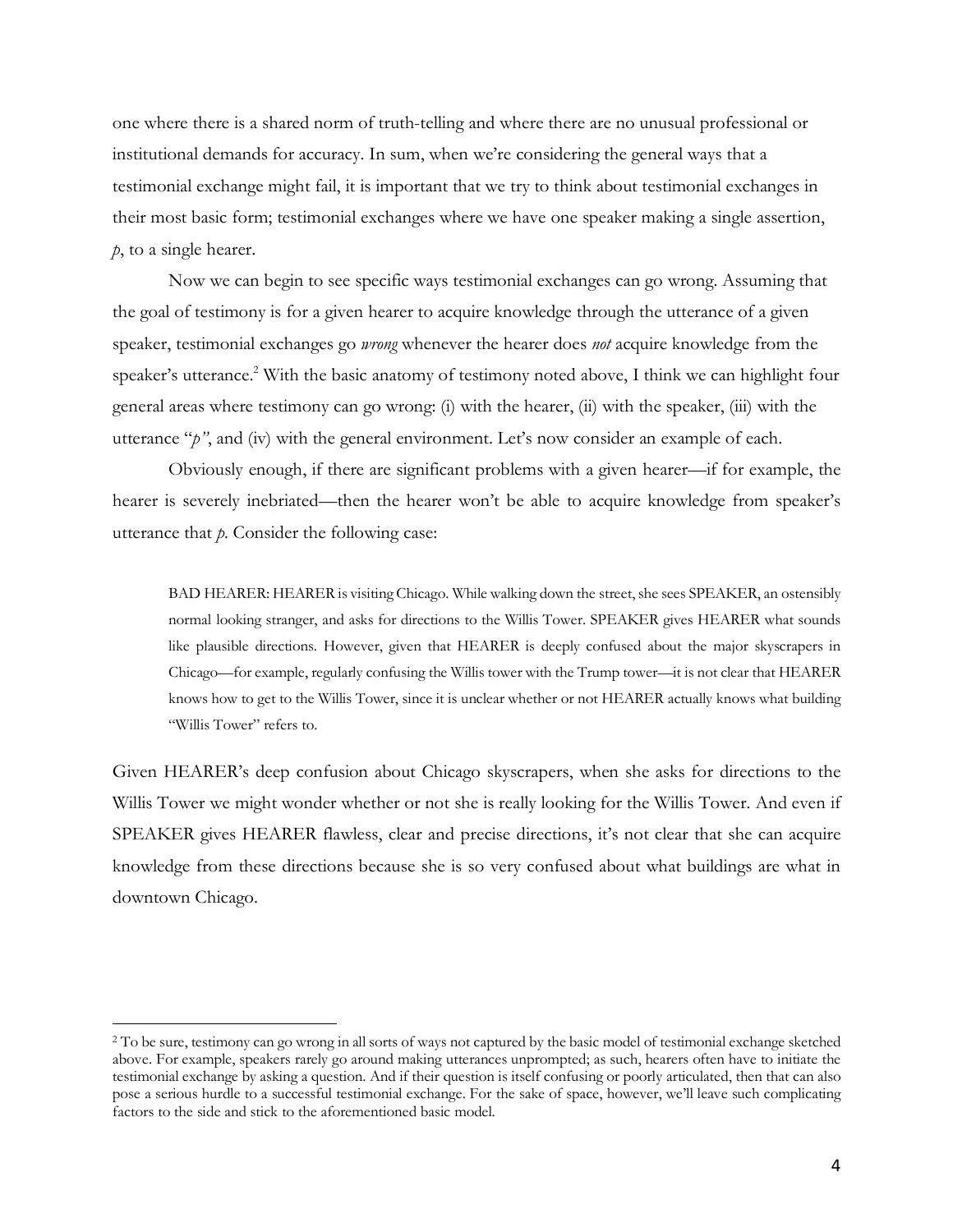Additionally, if there are significant problems with a given speaker—if, for example, a given speaker is severely intoxicated or otherwise rendered sufficiently unreliable—then anyone who hears speaker's testimony will be unable to acquire knowledge from it. Consider another case:

BAD SPEAKER: HEARER is visiting Chicago, and wants to visit the Willis Tower. While walking down the street, she sees SPEAKER, an ostensibly normal looking stranger, and asks for directions. SPEAKER gives HEARER what sounds like plausible directions; however, SPEAKER is deeply confused about the names of Chicago skyscrapers—regularly, for example, confusing the Willis Tower for the Trump Tower. As such, it is not at all clear that HEARER can know how to get to the Willis Tower from SPEAKER's testimony, because there is a real chance that SPEAKER is confusing the Willis Tower with the Trump Tower.

Given SPEAKER's deep confusion about Chicago skyscrapers in BAD SPEAKER, any testimony about those skyscrapers—including testimony regarding how to get to them—seems undermined. SPEAKER, in this case, is not a reliable source of testimonial knowledge about Chicago skyscrapers.

Naturally enough, another way that a given testimonial exchange can go wrong is if the testimony, the assertion itself, is a bad one. Consider another case:

BAD ASSERTION: HEARER is visiting Chicago, and wants to visit the Willis Tower. While walking down the street, she sees SPEAKER, an ostensibly normal looking stranger, and asks for directions. SPEAKER gives HEARER what sounds like plausible directions. On this occasion, however, SPEAKER—who is normally a very reliable and helpful giver of directions—decides to sow some chaos in the world and give HEARER directions to the town dump instead of directions to the Willis Tower.

Given that SPEAKER gives HEARER false information regarding the location of the Willis Tower, HEARER simply cannot acquire knowledge as to how to find the Willis Tower from SPEAKER's testimony. Speaking falsehoods, obviously enough, undermines the transferal of knowledge, given that knowledge that *p* requires that *p* be true.

How can an environment inhibit the acquisition of knowledge in a standard case of testimonial exchange? Consider the following case:

BAD ENVIRONMENT: HEARER is visiting Chicago, and wants to visit the Willis Tower. While walking down the street, she sees SPEAKER, an ostensibly normal looking stranger, and asks for directions. Unbeknownst to HEARER, however, nine out of ten Chicagoans are deeply put off by the Sears Tower's name being changed to the Willis Tower. So much so, in fact, that if asked for directions to the "Willis Tower," nine out of ten Chicagoans will actually give directions to the town dump in protest. SPEAKER, as it happens, is not one of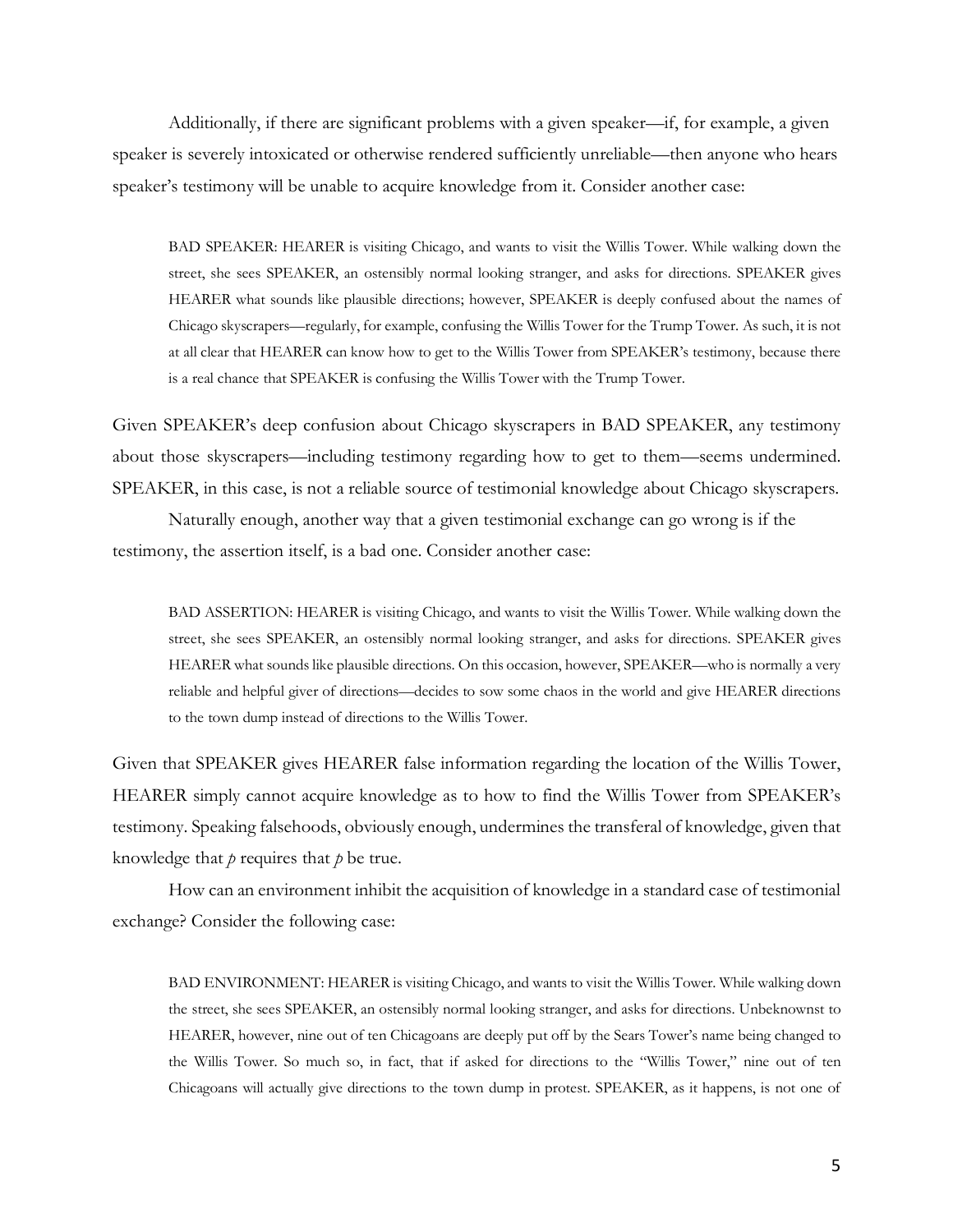those Chicagoans who is put off by the name change; so when SPEAKER is asked for directions to the Willis Tower, she reliably gives directions to the Willis Tower.

There's nothing wrong with HEARER or SPEAKER in BAD ENVIRONMENT. And SPEAKER gives good testimony, she gives HEARER good directions to the Willis Tower. Why should we be hesitant to grant HEARER knowledge in this case? Because, like the protagonist's belief in FAKE BARN cases, her correct belief (regarding the location of the Willis Tower) is extremely lucky. She could have very easily asked any of the other Chicagoans on the street, the majority of which would have given her directions to the town dump instead of the Tower.

## **§2: Testimonial Injustice**

In general, epistemic injustice occurs when "a wrong is done to someone specifically in their capacity as a knower." (Fricker 2007, p. 1). And this can occur in all sorts of ways. As Katherine Hawley notes, "[p]erhaps the most obvious type of epistemic injustice occurs when people are unfairly prevented from obtaining knowledge because of their lack of access to education, resources, or social networks." (2011, p. 283). In Miranda Fricker's landmark book, *Epistemic Injustice* (2007), she identifies two kinds of epistemic injustice: hermeneutical injustice and testimonial injustice. Hermeneutical injustice involves "structural prejudice in the economy of collective hermeneutical resources" (2007, p. 1). As Heidi Grasswick helpfully explains:

Hermeneutical injustice occurs when there exists a lack of collective interpretative resources required for a group to understand (and express) significant aspects of their social experience. Fricker offers the example of the situation of women who experienced episodes of what we now identify as sexual harassment, prior to it being named and recognized as such. Without the presence of a socially recognized concept of sexual harassment, women were ill-equipped to both understand and convey these significant experiences and their harms. (2013, sec. 4.1)

While hermeneutical epistemic injustice is, no doubt, a useful and revealing concept—being incredibly useful in feminist approaches to epistemology, for example—the kind of epistemic injustice we're most interested in this chapter is *testimonial injustice*.

Testimonial injustice occurs when a person or group is not given the credibility that they deserve. Or, as Fricker puts it, testimonial injustice occurs when "someone is wronged in their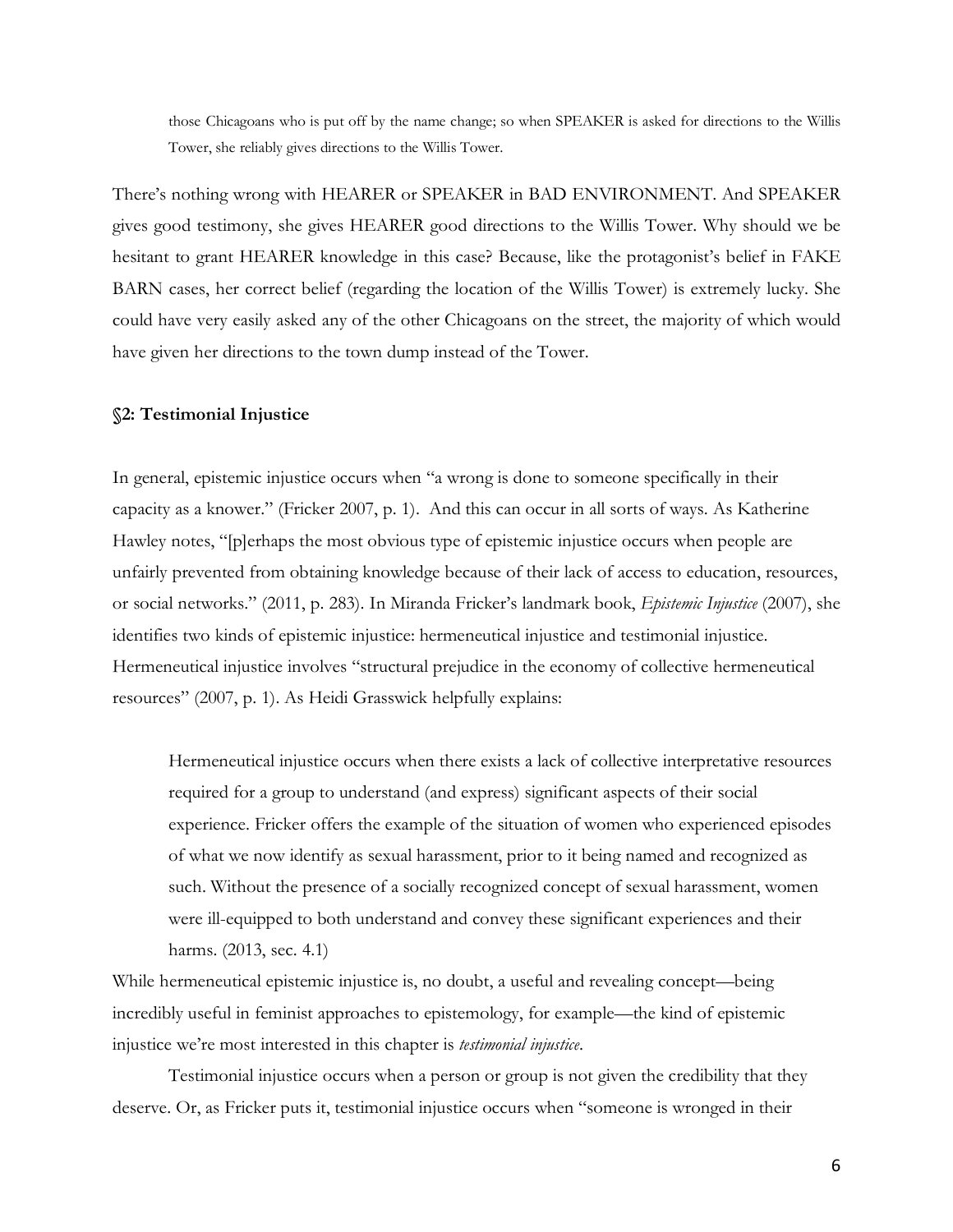capacity as a *giver* of knowledge" (Fricker 2007, p. 7, emphasis mine). In the typical case, this means giving a person or group *less* credibility than they deserve. For an example of this kind of epistemic injustice, think about Greenleaf's distrust of Marge's testimony in the case at the start of this paper. And some scholars simply define testimonial injustice merely along these lines.<sup>3</sup> However, we might also think that an epistemic injustice occurs when a person or group is given *more* credibility than they deserve.<sup>4</sup> Going back to the Greenleaf example, Greenleaf arguably trusts Ripley far more than he deserves simply because he's a man, which can be seen as a type of testimonial injustice as well. Is Ripley "wronged in his capacity as a knower" if he is given far more credibility than he deserves? Maybe. (Though our intuitions might be clouded in this case by the fact that Ripley is a murderer.) If so, then this is indeed another (perhaps surprising) example of testimonial injustice. But, even if Ripley isn't "wronged in his capacity as a knower" this is nevertheless something very closely related to testimonial injustice.

#### **§3: Epistemic Injustice and Intellectual Humility and Failures in Testimonial Exchange**

Now, clearly enough, some failures in testimonial exchange give rise to epistemic injustice, in particular *testimonial injustice*. Greenleaf wanted to know who his son's killer was, and Marge's testimony could have told him this; however, Greenleaf doesn't believe her testimony. And as we noted at the start of this paper, we might plausibly think that a lack of intellectual humility is at work here too. After all, Greenleaf certainly seems intellectually arrogant in his disregard of Marge's testimony. In this section, I now want to say a bit more about how these things—testimonial failure, epistemic injustice, and intellectual humility—might all hang together.

The first thing to note is that testimonial injustice only arises from failures in testimonial exchange where there *is something wrong with the hearer.* Again, to quote Fricker, testimonial injustice occurs when "someone is wronged in their capacity as a giver of knowledge" (Fricker 2007, p. 7). As such, we might think of testimonial injustice in terms of not giving a person or group the credibility that they deserve—in particular, when they are giving testimony. Of course, that's not to say that all failures in testimonial exchange give rise to testimonial injustice—the case BAD HEARER certainly doesn't manifest testimonial injustice—however, whenever we have a case of testimonial injustice it is going to be a

<sup>3</sup> For example, Heidi Grasswick identifies testimonial injustice as occurring "when a speaker is given less credibility than deserved (suffering a credibility deficit) because of an identity prejudice held by the hearer." (2013, sec. 4.1).

<sup>4</sup> Medina 2011 explores this possibility further. Also see Coady 2017.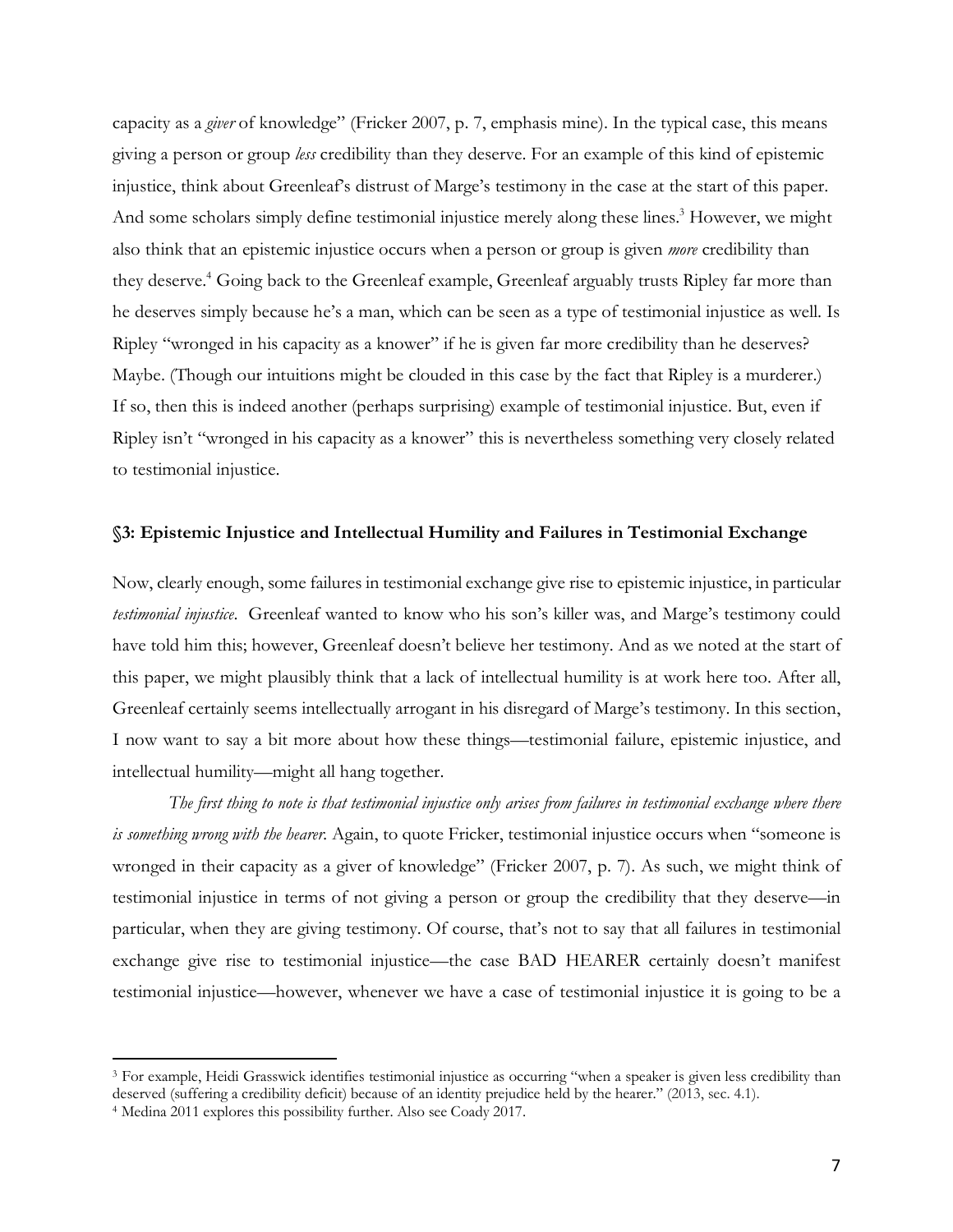case where a testimonial exchange has failed as a result of there being something wrong (viciously wrong) with the hearer.<sup>5</sup>

But importantly, it's not just testimonial injustice that is relevant to testimony, to how testimony might fail. Instead of being a *product* of a failure of testimonial exchange, other types of epistemic injustice (like hermeneutical injustice) can *give rise* to failures of testimonial exchange. Consider a failure of testimonial exchange where something has gone wrong with the hearer. Imagine a culture where the intellectual accomplishments or achievements of women are never celebrated or even acknowledged; instead women are routinely dismissed as un-intellectual. In such a context, a woman might ask a question about Gödel's incompleteness theorem, be given a good and true answers, and yet nevertheless fail to believe what she has been told because she's convinced herself that she can't understand such things.<sup>6</sup> Notice, this isn't an example of *testimonial* injustice, because she's giving the testifier the creditability they deserve; nevertheless, it's still an example of *epistemic injustice*. And in this case, instead of the failure of testimonial exchange giving rise to the epistemic injustice, it is the epistemic injustice that leads to the failure in testimonial exchange.

Non-testimonial forms epistemic injustice can lead to other types of failures in testimonial exchange. Consider a failure of testimonial exchange where something has gone wrong with the *speaker*. Again, imagine a culture where the intellectual accomplishments or achievements of women are never celebrated or even acknowledged; instead women are routinely dismissed as un-intellectual. In such a context, a woman might feel extremely sheepish about sharing an insight, or giving testimony without caveating everything she says by hedging her claims and being self-deprecating. An outsider to this culture (who doesn't share this negative view of women) might happily ask a woman for directions, but not ultimately believe what she says because of all of the hedging and self-deprecating remarks. In this situation, it's the negative attitudes toward the intellectual contributions of women that is the epistemic injustice (though not an example of testimonial injustice), and this is what can give rise to the failure of testimonial exchange.

Consider a failure of testimonial exchange where the problem lies primarily in the environment. Imagine a culture where men routinely refrain from sharing truths with women perhaps thinking that the truth can really only be properly handled and disseminated by men to men.

<sup>5</sup> This isn't to say that a testimonial exchange cannot fail due to a vice in the hearer that is unrelated to testimonial injustice. A testifier's membership in a stigmatized group might contribute to a failure of testimonial exchange in such a way that isn't an example of testimonial injustice. The claim that is being made here, however, is that whenever there is an example of testimonial injustice then there is necessarily something wrong (in the sense explored in §1) with the hearer. 6 For more on phenomena like this, see Dotson 2011, 2014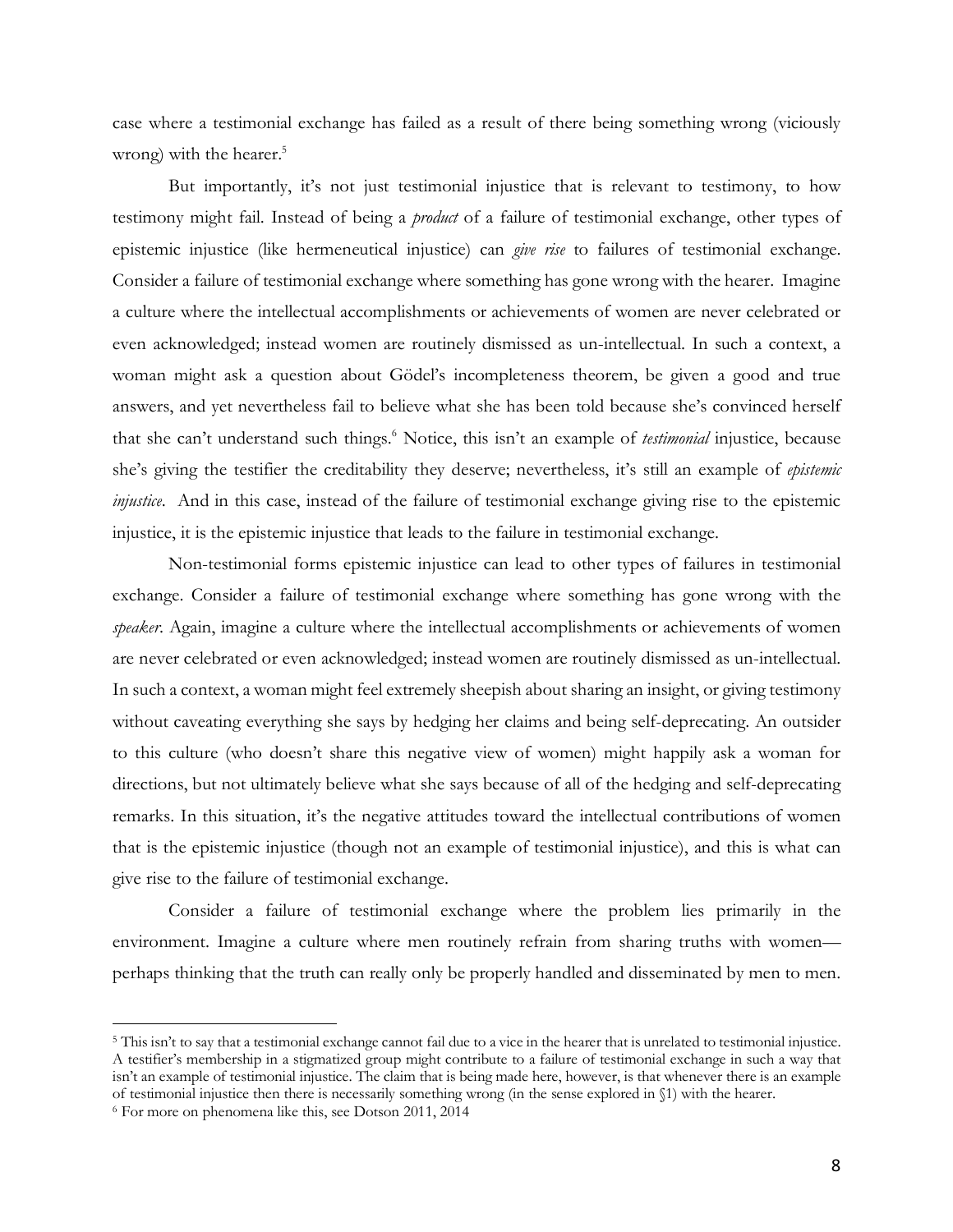Because of this, let's imagine that the vast majority of men in this environment, would lie to a woman if they were asked for even basic truths (like directions). And imagine a woman from outside of this culture (who doesn't know about the "no sharing truths with women" rule) asks a man for directions. And let's say that this man is the exception to the rule in this culture, such that he is one of the very few men who doesn't mind sharing truths with everyone. And let's say he gives the outsider woman good, true directions to where she wants to go. Does she *know* how to get where she wants to go? If we think that the kind of environmental luck we find in Fake Barn-style cases precludes knowledge, then we'd have to say, "no," she doesn't know where she's going because she could have too easily gotten bad directions from one of the other men in the local environment. Again, in this situation, it's the negative attitudes toward sharing truth with women that is the epistemic injustice (though not an example of testimonial injustice), and this is what can give rise to the failure of testimonial exchange.

The only kind of failure in testimonial exchange where it's not easy to see how epistemic injustice could cause such a failure is a failure in testimonial exchange where there is something wrong with the utterance. However, that's understandable. In talking about epistemic injustice (or intellectual humility, for that matter), we're typically talking about intellectual character traits (virtues or vices); as such, if there is an instance of epistemic injustice that we'd want to point to as leading to a bad utterance, we'd be more inclined attribute this vice to a person (be it the hearer, the speaker, or people in the environment) and not to the utterance itself. Epistemic virtue and vice are best applied to epistemic agents and not utterances.

And clearly enough, like non-testimonial epistemic injustice, a lack of intellectual humility can also lead to a given testimonial exchange failing to transmit knowledge. Of course, intellectual humility doesn't guarantee that testimony will work as it should. For example, someone can be perfectly intellectually humble and still be lied to, or someone can be perfectly intellectually humble and still find themselves in environments hostile to knowledge acquisition via testimony. And what is more, intellectual vice—namely, intellectual arrogance or intellectual servility—are not any guarantee that testimony will *fail*. Someone can be a complete, arrogant jerk and still acquire knowledge via testimony. Someone can be intellectually servile and self-deprecating and still acquire knowledge via testimony. But in any case, someone who fails to be intellectually humble might very well be more susceptible to failures in testimonial exchange than, everything else being the same, someone who *doesn't*, someone who *is* intellectually humble.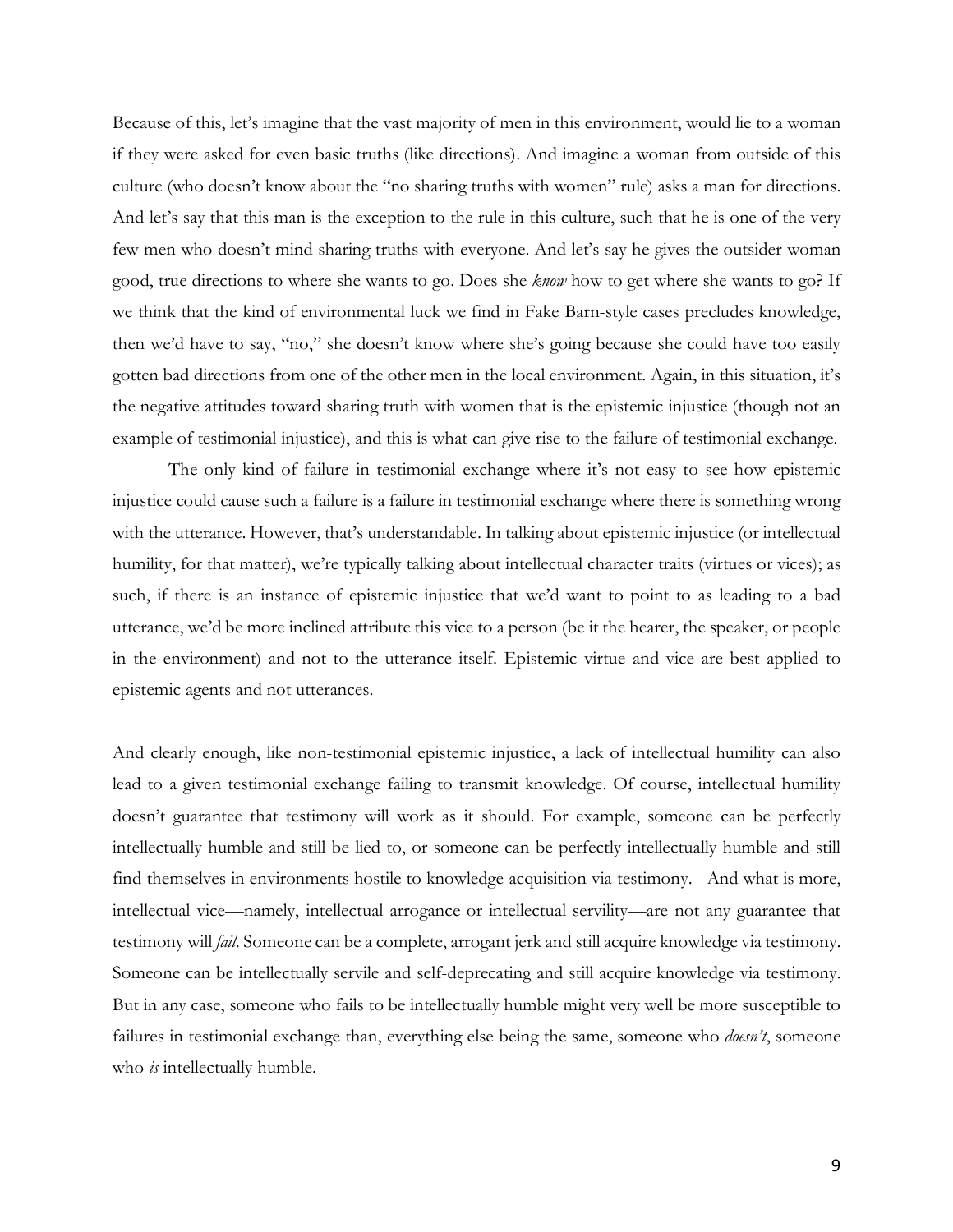Consider the Greenleaf case again. The first place we noted where testimonial exchanges could fail is with the *hearer*—with the person receiving the testimony. It is Greenleaf, the hearer, who fails to listen to the excellent testimony of Marge, and it is Greenleaf, the hearer, who listens unreflectively to the lies and deceptions of Ricky. But if we draw from the doxastic account of intellectual humility—where intellectual humility is the virtue of accurately tracking what one could non-culpably take to be the positive epistemic status of one's own beliefs—we can easily think of the failure in Greenleaf as a failure *in intellectual humility*. After all, Greenleaf is simply not accurately tracking what he could non-culpably take to be the positive epistemic status of his belief regarding his son—the belief which of central importance to the case. Greenleaf is intellectual arrogant in holding his belief regarding the lack of value of Marge's testimony and the value of Ricky's as strongly as he does. And, ultimately, Greenleaf is intellectually arrogant in holding his belief regarding his son's fate as strong as he does, because he has systematically (and out of prejudice) failed to track defeaters for his belief (presented by Marge).<sup>7</sup>

And to be sure, this result doesn't rest on the doxastic account of intellectual humility; other accounts of intellectual humility could come to a similar verdict. Take Roberts and Wood's account of intellectual humility where intellectual humility is "a striking or unusual unconcern for social importance, and thus a kind of emotional insensitivity to the issues of status" when it comes to acquiring epistemic goods (2007, p. 239). Greenleaf, I think we can agree, is simply not sufficiently insensitive to issues of status when it comes to pursuing epistemic resources regarding his son's fate. In particular, Greenleaf seems *hypersensitive* to his and Ripley's status as men over and against Marge's status as a woman. So again, it looks like we could say that Greenleaf's failure at intellectual humility fed his prejudice and ultimately lead to a testimonial injustice.

And we can also think of cases where a lack of intellectual humility in the speaker or a lack of intellectual humility in the local environment can also lead to failures in testimonial exchanges.

<sup>7</sup> Of course, the testimony in the case of Greenleaf's search for his son fails for *lots* of reasons. Like the BAD ASSERTION case, Ricky's lie helps preclude viable testimonial exchange. And perhaps we could make the case that there was something wrong with the environment Greenleaf found himself in (like the BAD ENVIRONMENT case), an environment with a critical mass of liars and co-conspirators of gender prejudice. But it is worth stressing that had Greenleaf been more intellectually humble—had he done a better job accurately tracking the positive epistemic status of his beliefs (specifically his belief regarding the fate of his son and his belief regarding the value of Marge's testimony), these other treats to testimonial exchange might have been mitigated or otherwise assuaged. If Greenleaf had been a better, more intellectually humble HEARER, then maybe he could have recognized Ricky's bad assertion (or later recognized he had defeaters for Ricky's assertion that he needed to address). And maybe if Greenleaf had been a better, more intellectually humble HEARER, he could have recognized the poor quality of his environment and taken extra precautions. Greenleaf's failure, I propose, to accurately track the epistemic value of women's testimony (including the testimony of Marge) fed his prejudice and lead to not only a failure in testimonial exchange but also to epistemic injustice.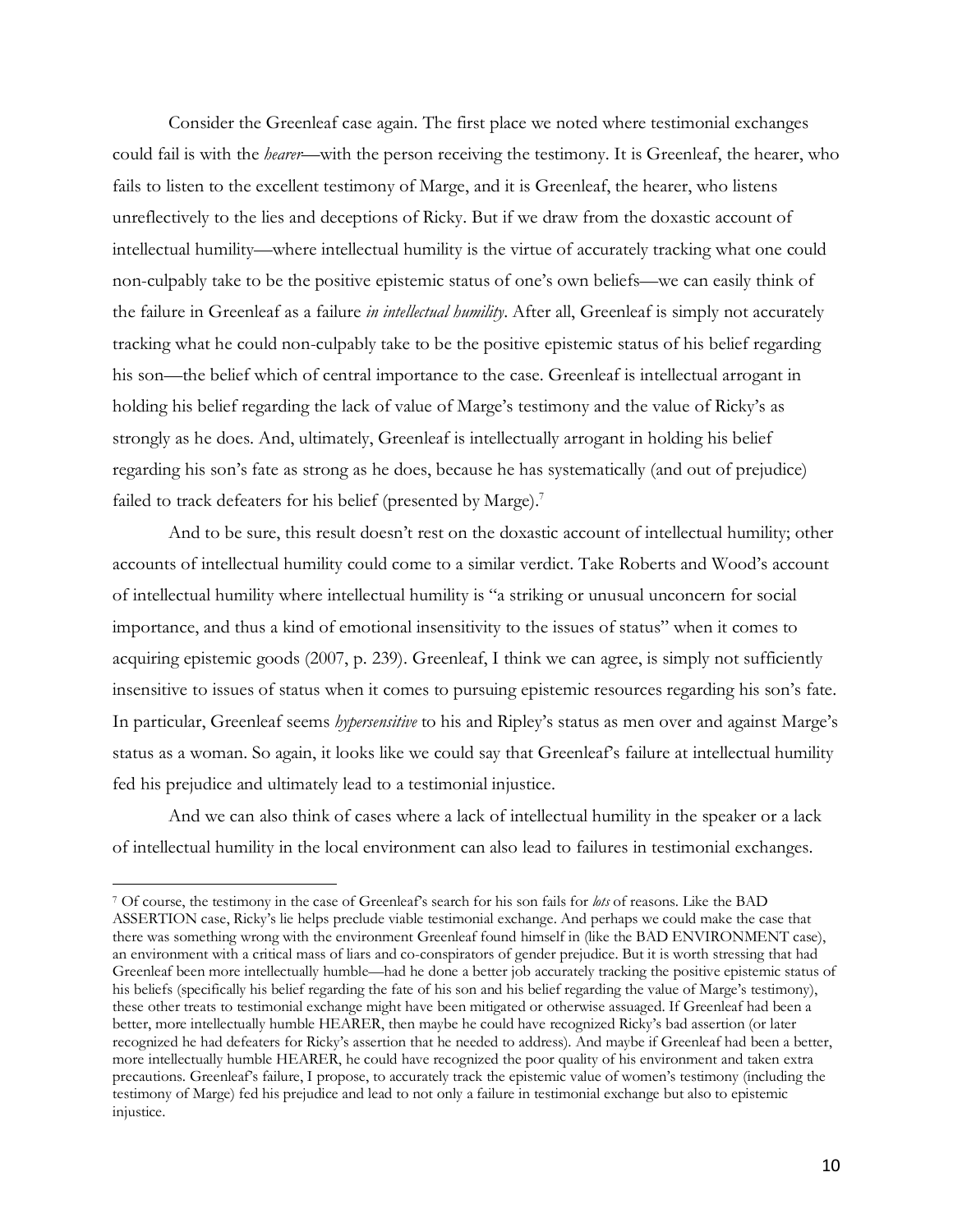We can think of cases where a given speaker is so intellectually servile that their testimony seems understandably untrustworthy to reflective hearers. Or we can imagine an environment where 9 out of 10 people would give misinformation because they're far too confident in what they know. However, like non-testimonial epistemic injustice, the only kind of failure in testimonial exchange where it's not easy to see how a lack of intellectual humility could cause such a failure is a failure in testimonial exchange where there is something wrong with the utterance. But, again, I think this makes sense given that the proper objects of intellectual humility and its corresponding vices are agents (hearers or speakers) and not utterances.

Importantly, however, failures in testimony as a result of *non-testimonial epistemic injustice* don't seem to be necessarily linked in any way with failures of *intellectual humility*. It seems as though we can imagine cases where everyone in the local environment is intellectually humble, but where certain members of that environment simply don't have access to important epistemic resources. Or we can imagine cases where someone is afflicted with anxiety and imposters syndrome such that they become self-doubting and intellectually servile; this might lead to failures in testimonial exchange, but without being the product of any *non-testimonial epistemic injustice*.

*Testimonial injustice*, however, might be different. It seems like testimonial injustice might be *necessarily* linked with failures of intellectual humility. To be sure, someone can fail to be intellectually humble without committing testimonial injustice (just imagine an intellectually arrogant person sitting alone on a deserted island); however, all cases of testimonial injustice—where someone doesn't give someone else the credibility that they deserve—could potentially be seen as a product of either intellectual arrogance of intellectual servility.8 Consider again Roberts and Wood's account of intellectual humility in term of "a striking or unusual unconcern for social importance, and thus a kind of emotional insensitivity to the issues of status" when it comes to acquiring epistemic goods (2007, p. 239). If testimonial injustice quintessentially involves a reliance on stereotypes concerning a stigmatized group, then perhaps this necessarily signals the kind of concern (or even hyper-concern) for social status or issues of status that Roberts and Wood see as incompatible with intellectual humility. But the connection between testimonial injustice and intellectual humility is particularly easy to see within the doxastic account of intellectual humility: if testimonial injustice consists of not giving someone the credibility that they deserve, then we might think that every instance of

<sup>8</sup> Intuitions might diverge here according to how we want to ultimately define intellectual humility. For the sake of this paper, we'll need to put debates concerning the definition of intellectual to the side; however, I hope that the above considerations show how at least a few of the proposed definition in the contemporary literature seem to point to this connection between intellectual humility and testimonial injustice.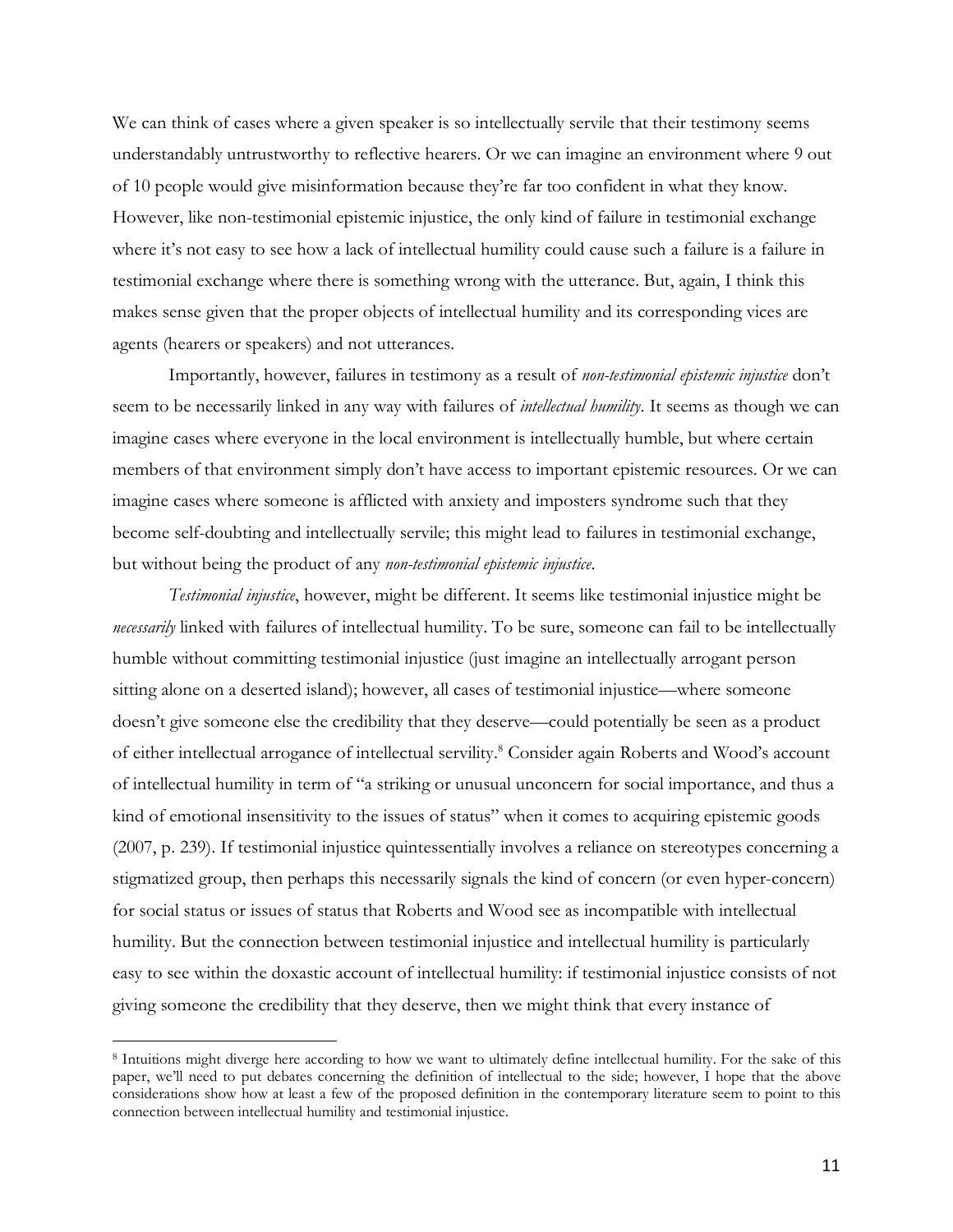testimonial injustice is an instances where someone is not accurately tracking the positive epistemic status of their beliefs (because they've failed to accurately account for the epistemic value of the relevant testimony).

# **Conclusion**

As epistemology continues to go through its "social turn" and as more and more work is done on intellectual virtues and vices, it's worth considering how these issues might be related. In this exploratory paper, I tried to suggest some ways failures in testimonial exchanges might be produced by epistemic injustice or a lack of intellectual humility. In the end, we were able to see that even non-testimonial variants of epistemic injustice are relevant to testimony and can cause failures in testimonial exchange in a number of different ways. Testimonial injustice, in contrast, doesn't cause failures in testimonial exchange, but is instead the product of a particular kind of failure, namely, failures in testimonial exchanges where the problem lies with the hearer. Vices like intellectual arrogance or intellectual servility can lead to failures in testimonial exchange as well. And while these failures are largely independent from epistemic injustice, some forms of epistemic injustice (namely, testimonial injustice) might be intimately connected with a lack of intellectual humility. There is, no doubt, a lot more to say on these issues, but hopefully these preliminary remarks can be useful for future research in these areas.<sup>9</sup>

#### **References:**

- Adler, J. (2012). Epistemological Problems of Testimony. *The Stanford Encyclopedia of Philosophy*, http://plato.stanford.edu/archives/sum2015/entriesestimony-episprob/.
- Church, I. M. (2016). The Doxastic Account of Intellectual Humility. *Logos & Episteme,* 7(4), pp. 413–33.
- Church, I. M, and Samuelson, P. L. (2017). *Intellectual Humility: An Introduction to the Philosophy and Science*. New York: Bloomsbury Academic.

<sup>9</sup> I am enormously thankful to Alessandra Tanesini for her comments and apt criticism of an earlier draft of this chapter. This research was supported in part by a grant from the John Templeton Foundation.